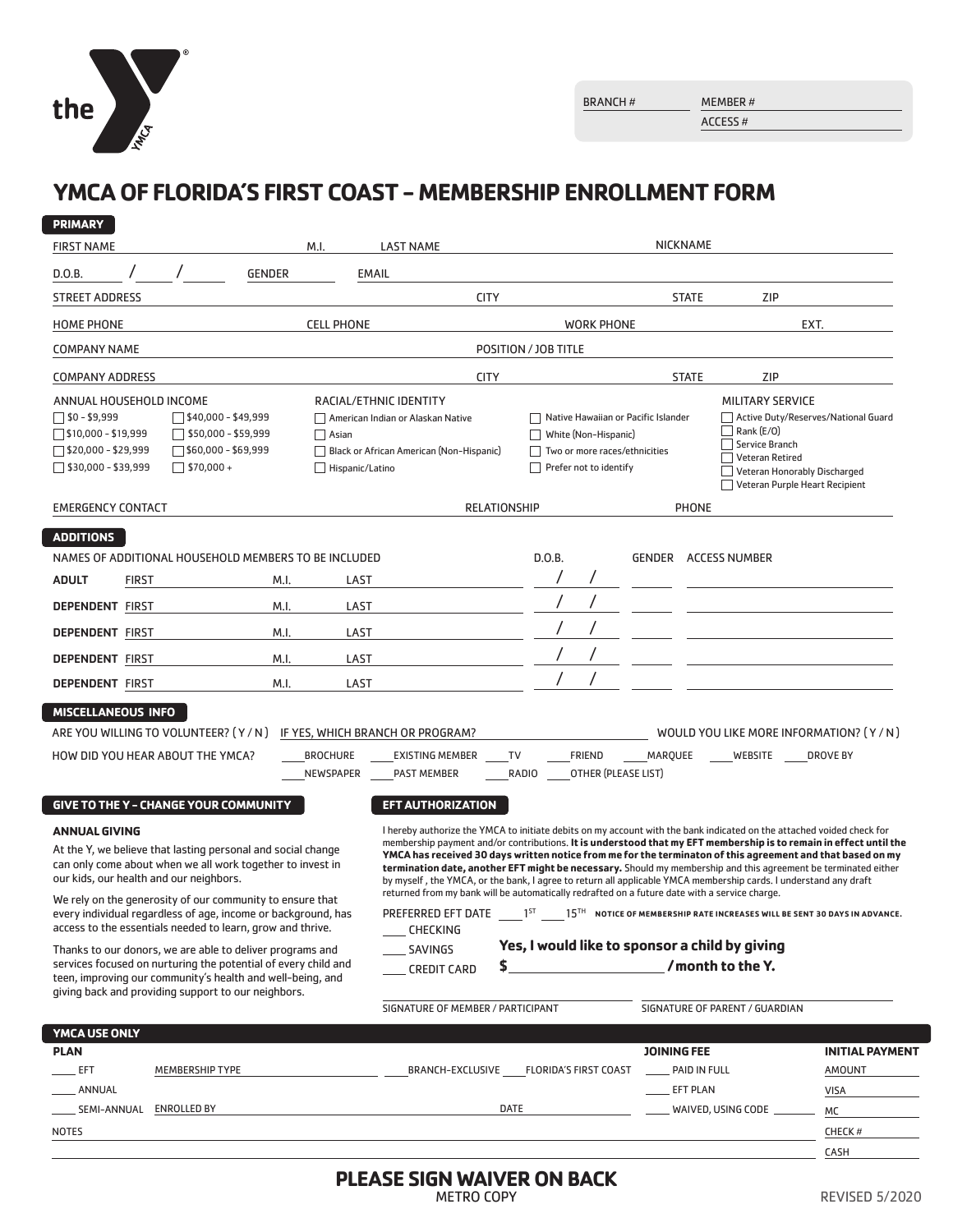## **WAIVER, RELEASE, AND INDEMNIFICATION AGREEMENT** – **Membership**

In consideration for being permitted to utilize the facilities, services, and programs of the YMCA of Florida's First Coast, Inc. ("YMCA") for any purpose, including but not limited to observation or use of facilities or equipment, or participation in any program affiliated with the YMCA, without respect to location, the undersigned, for himself or herself and any personal representatives, heirs, and next of kin, hereby acknowledges, agrees and represents that he or she has, or immediately upon entering or participating will inspect and carefully consider such premises and facilities or the affiliated program. It is further warranted that such entry into the YMCA for observation or use of any facilities or equipment or participation in such affiliated program constitutes an acknowledgement that such premises and all facilities and equipment thereon and such affiliated programs have been inspected and carefully considered and that the undersigned finds and accepts same as being safe and reasonably suited for the purpose of such observation, use, or participation.

IN FURTHER CONSIDERATION OF BEING PERMITTED TO ENTER THE YMCA FOR ANY PURPOSE, INCLUDING BUT NOT LIMITED TO OBSERVATION OR USE OF FACILITIES OR EQUIPMENT, OR PARTICIPATION IN ANY PROGRAM AFFILIATED WITH THE YMCA, WITHOUT RESPECT TO LOCATION, THE UNDERSIGNED HEREBY AGREES TO THE FOLLOWING:

- THE UNDERSIGNED HEREBY RELEASES, WAIVES, DISCHARGES AND COVENANTS NOT TO SUE the YMCA, its directors, officers, employees, and **1.** agents (hereinafter referred to as "releasees") from all liability to the undersigned, his personal representatives, assigns, heirs, and next of kin for any loss or damage, and any claim or demands therefore on account of exposure to communicable diseases or injury to the person or property or resulting in death of the undersigned, whether caused by the negligence of the releasees or otherwise while the undersigned is in, upon, or about the premises or any facilities or equipment therein, or participating in any program affiliated with the YMCA, without respect to location.
- 2. THE UNDERSIGNED HEREBY AGREES TO INDEMNIFY AND SAVE AND HOLD HARMLESS the releasees and each of them from any loss, liability, damage, or cost they may incur due to the presence of the undersigned in, upon, or about the YMCA premises or in any way observing or using any facilities or equipment of the YMCA or participating in any program affiliated with the YMCA whether caused by the negligence of the releasees or otherwise.
- THE UNDERSIGNED HEREBY ASSUMES FULL RESPONSIBILITY FOR AND RISK OF BODILY INJURY, DEATH, OR PROPERTY DAMAGE due to negligence **3.** of releasees or otherwise while in, about, or upon the premises of the YMCA and/or while using the premises or any facilities or equipment thereon or participating in any program affiliated with the YMCA.

THE UNDERSIGNED further expressly agrees that the foregoing RELEASE, WAIVER AND INDEMNITY AGREEMENT is intended to be as broad and inclusive as is permitted by the law of the state of Florida and that if any portion thereof is held invalid, it is agreed that the balance shall, notwithstanding, continue in full legal force and effect.

## I HAVE READ THE ABOVE WAIVER, RELEASE, AND INDEMNIFICATION AGREEMENT.

| SIGNATURE OF MEMBER / PARTICIPANT | SIGNATURE OF PARENT / GUARDIAN | <b>DATE</b> |
|-----------------------------------|--------------------------------|-------------|
| SIGNATURE OF MEMBER / PARTICIPANT | SIGNATURE OF PARENT / GUARDIAN | <b>DATE</b> |
| SIGNATURE OF MEMBER / PARTICIPANT | SIGNATURE OF PARENT / GUARDIAN | <b>DATE</b> |

### **YMCA NATIONWIDE MEMBERSHIP PROGRAM WAIVER**

By participating in the YMCA Nationwide Membership Program, I agree to release the National Council of Young Men's Christian Associations of the United States of America, and its independent and autonomous member associations in the United States and Puerto Rico, from claims of negligence for bodily injury or death in connection with the use of YMCA facilities, and from any liability for other claims, including loss of property, to the fullest extent of the law.

SIGNATURE OF MEMBER / PARTICIPANT SIGNATURE OF PARENT / GUARDIAN SIGNATURE OF PARENT / GUARDIAN

#### **CONDITIONS OF MEMBERSHIP**

All members are required to present a valid membership card for identification when using YMCA facilities and programs. Membership privileges and cards are not transferable, remain the property of the YMCA of Florida's First Coast Inc., and must be returned upon request. The YMCA reserves the right to refuse or revoke any membership. Membership is continuous based on the method of payment. I agree to return all applicable membership cards upon cancellation and understand that I will receive a temporary card for the remainder of my membership for which I have paid or will be paying. **I understand that my YMCA membership is to remain in effect until the YMCA has received 30 days written notice from me for the termination of this agreement. I understand I have sixty (60) days to rejoin without paying another joining fee.**

The undersigned understands that the YMCA is NOT responsible for personal property lost or stolen while members and/or program participants are using YMCA facilities or on YMCA premises.

I give my permission to the YMCA of Florida's First Coast Inc. to use, without limitation or obligation, photographs, film footage or tape recordings that may include mine and or my family member's image(s) or voice(s) for purposes of promoting or interpreting YMCA programs.

In the event of an emergency and my emergency contact person cannot be reached, the undersigned hereby gives his or her permission to the physician selected by the YMCA to hospitalize, secure proper treatment for, and to order injections, anesthesia or surgery for the individual named on this application. The undersigned understands that no accident or medical insurance is provided with this activity.

The YMCA conducts regular sex offender screening on all members, participants, and guests. If a sex offender match occurs, the YMCA reserves the right to cancel membership, end program participation, and remove visitation access.

#### **ACCEPTANCE**

I accept the Conditions of Membership set forth above and, being in sympathy with the Mission of the YMCA, hereby apply for membership.

SIGNATURE OF MEMBER / PARTICIPANT SIGNATURE OF PARENT / GUARDIAN SIGNATURE OF PARENT / GUARDIAN

Information about our Privacy Policy can be found online at FirstCoastYMCA.org.